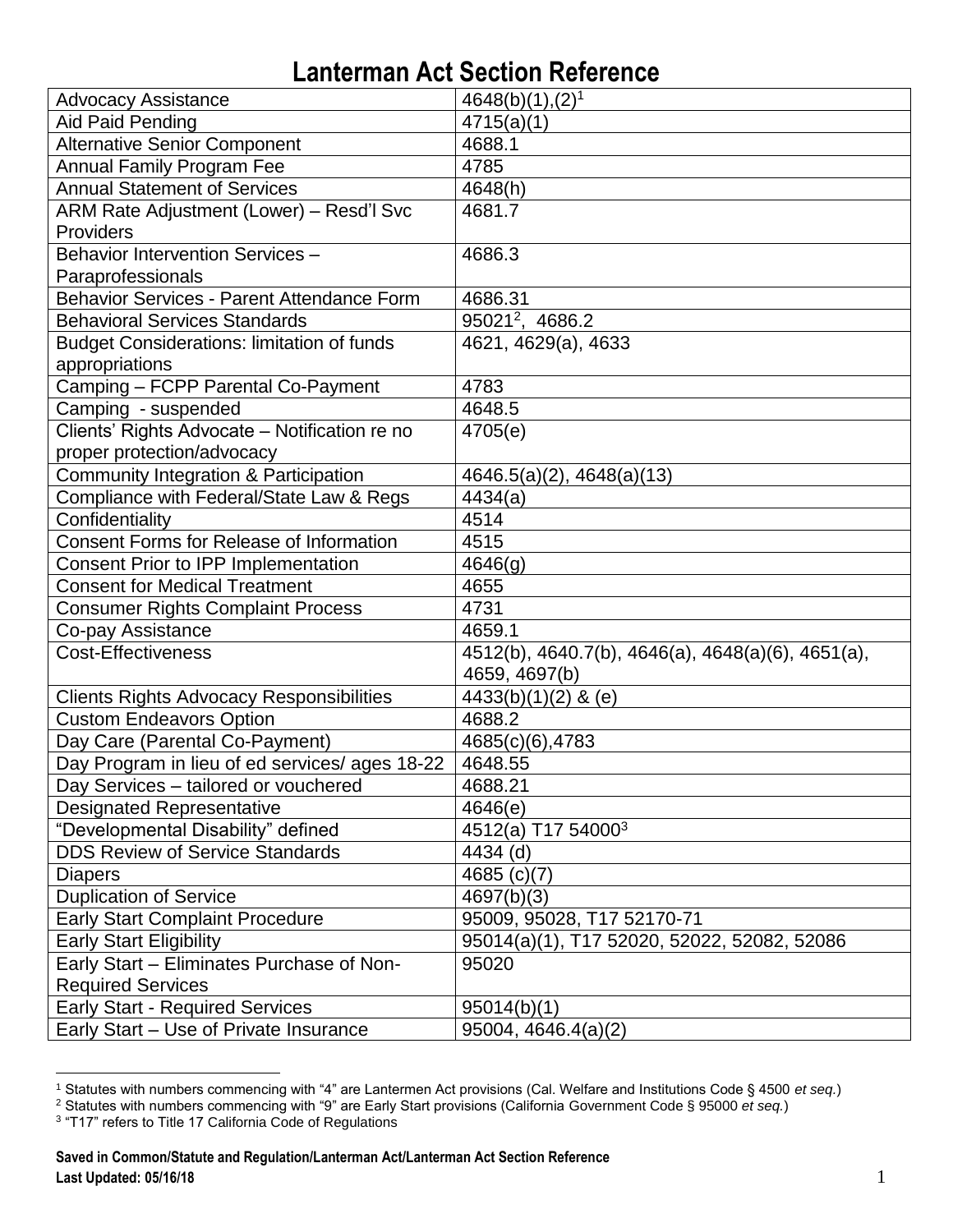| Electronic Billing (both Lant Act & Early Start) | 4641.5, 95020.5                                                                    |
|--------------------------------------------------|------------------------------------------------------------------------------------|
| Educational Services - Age 3-17 suspended        | 4648.5                                                                             |
| Educational Services - Age 18-22                 | 4648.55                                                                            |
| <b>Eliminate Triennial QA Review</b>             | 4648.1                                                                             |
| <b>Emergency Relocation /consumers in CCFs</b>   | T17 56053                                                                          |
| <b>Erroneous Eligibility</b>                     | 4643.5(b)                                                                          |
| <b>Experimental Treatments</b>                   | 4648(a)(16)                                                                        |
| <b>Facility Appeal Procedures</b>                | T17 56061 - 56067                                                                  |
| <b>Fair Hearing Procedures</b>                   | 4700-4730                                                                          |
| Fair Hearing - Appropriate persons to request    | 4703                                                                               |
| "Family Member" defined                          | T17 54302                                                                          |
| <b>Family Cost Participation Program</b>         | 4783                                                                               |
| <b>Family Support Services</b>                   | 4685                                                                               |
| <b>Financial Management Services (FMS)</b>       | 4685.7, T17 58884, 58886, 58887                                                    |
| <b>Fiscal Audit Appeal Procedures</b>            | T17 50700 et seq.                                                                  |
| <b>Foster Care Provision of Services</b>         | $4684(c)$ , (d)                                                                    |
| <b>Foster Care Inter-RC Case Transfers</b>       | 4643.5(d)                                                                          |
| Generic Resources- Identification and Use        | 4646.4, 4659                                                                       |
| <b>Generic Resources - Maximized</b>             | 4659(c)                                                                            |
| Generic Resources - Denial for medical/dental    | 4659(d)                                                                            |
| Generic Resource – Prohibition to supplant       | 4648(a)(8)                                                                         |
| <b>Health and Safety</b>                         | 4697(a)(3) 4710(f)                                                                 |
| <b>Health Benefits Cards</b>                     | 4643,4646.4, 95020                                                                 |
| "Immediate Danger" (consumers in CCFs)           | T17 56053                                                                          |
| Independent Living Services - Living w/Others    | 4688.05                                                                            |
| <b>Individual Choice Budget</b>                  | 4648.6                                                                             |
| Institution for Mental Diseases (IMD)            | 4648(a)(9)(C)(ii)                                                                  |
| <b>Insurance Co-Payments</b>                     | 4659.1(a)(b)                                                                       |
| <b>Insurance Deductibles</b>                     | 4659.1(g)                                                                          |
| <b>Intake and Assessment for Eligibility</b>     | 4642, 4643                                                                         |
| <b>Interagency Dispute Resolution</b>            | 4659.5                                                                             |
| Individual Program Plan (IPP) Guidelines         | 4646                                                                               |
| <b>IPP Planning Process</b>                      | 4646.5                                                                             |
| <b>IPP</b> Implementation                        | 4646(g), 4647, 4648                                                                |
| Language Assistance Services                     | 4502.1(b), 4519.5(a)(6), 4642(b), 4643(d), 4646(h),<br>$4646.5(a)(5)$ , $95020(g)$ |
| Lanterman Act Eligibility                        | 4512(a), (I), T17 54000 - 54010                                                    |
| Lanterman Act- Termination of Eligibility        | 4643.5(b)                                                                          |
| <b>Least Costly Vendor</b>                       | 4648(a)(6)(D)                                                                      |
| <b>Licensing Violations</b>                      | 4648.1(f)                                                                          |
| Neighborhood Preschools Parent Group             | 95020                                                                              |
| Training - Behavior Intervention                 |                                                                                    |
| Non-Medical Therapies (art, dance, music,        | 4648.5                                                                             |
| etc.) - suspended                                |                                                                                    |
| Out-of-Home Care for Minors (Parent Co-Pay)      | 4782                                                                               |
| Out-of-Home Funding for AFDC-FC Consumer         | 4684                                                                               |
| <b>Out-of-State Services</b>                     | 4519(a)                                                                            |

**Saved in Common/Statute and Regulation/Lanterman Act/Lanterman Act Section Reference Last Updated: 05/16/18** 2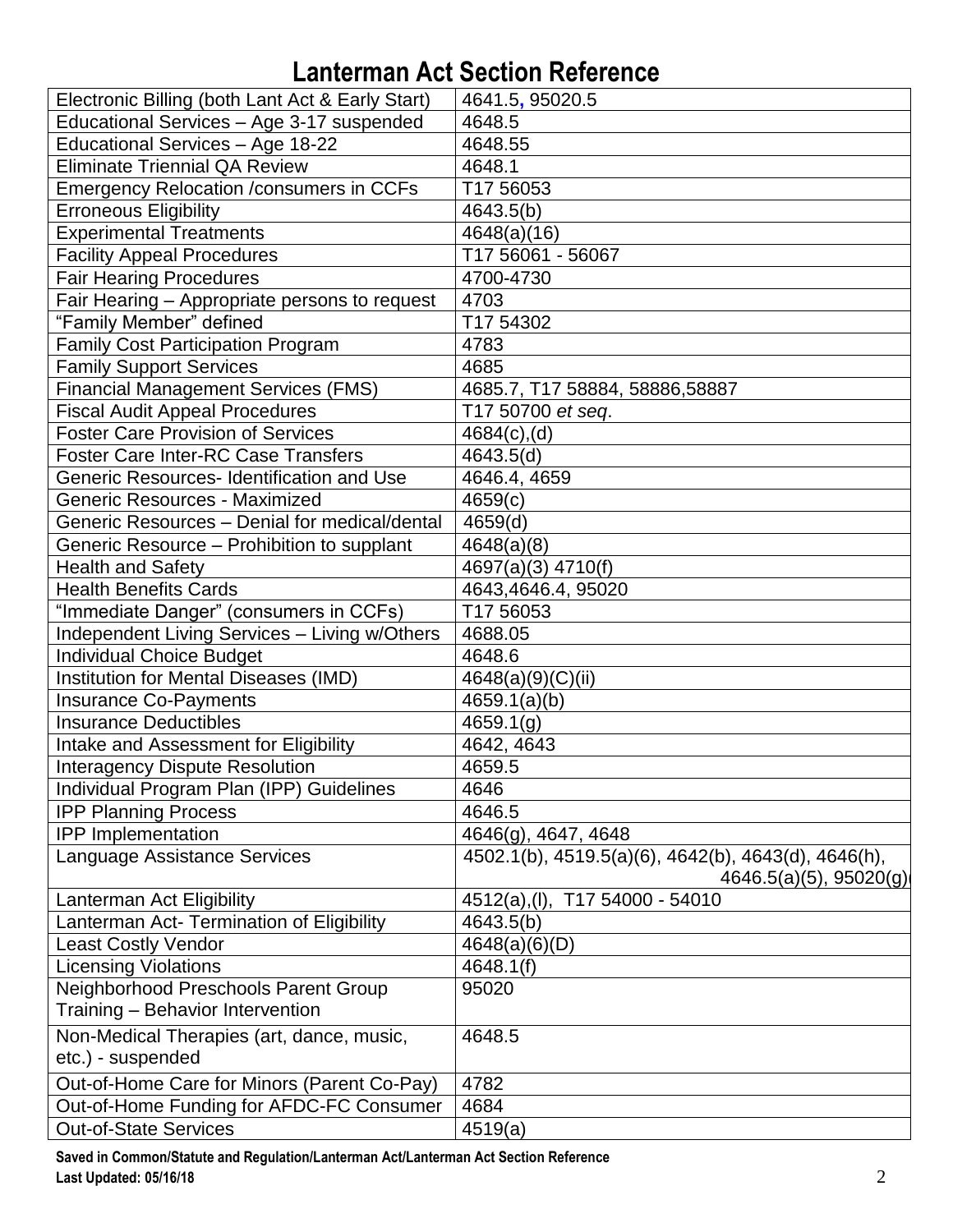| <b>Parental Co-Payment for Services</b>                     | 4685(c)(6)(7), 4782, 4783                                     |
|-------------------------------------------------------------|---------------------------------------------------------------|
| Parental Fee Program for Minors Out of Home                 | 4784                                                          |
| Parental Responsibility (for minor consumers)               | 4684.4                                                        |
| "Payor of Last Resort"                                      | 4684.4, 4659                                                  |
| Private Insurance Identification and Use                    | 4646.4, 4659                                                  |
| Purchase of Services (POS) Review                           | 4646.4                                                        |
| Quarterly Reviews for consumers in CCFs                     | T17 56047(a); 4748, 4646.5(b)                                 |
| for consumers in FHAs                                       | T17 56095                                                     |
| for consumers in SLS                                        | T17 58680(a)(2), 4689(e)                                      |
| for consumers in ILS,                                       | DDS Contract, Article IX -                                    |
| ICFs, SNFs, subacutes                                       | 1 Specialized Personnel & Monitoring                          |
|                                                             | b. Quarterly Monitoring                                       |
| <b>Rate Freeze</b>                                          | 4681.6, 4691.6, 4691.9                                        |
| <b>Rate Structure for CCFs</b>                              | $4681(a)-(i)$                                                 |
| <b>Recovery of Funds</b>                                    | 4648.1(e); T17 50705                                          |
| Residency in a Community Care Facility                      | 4741                                                          |
| <b>Residency Required to Receive Services</b>               | 4519(d)                                                       |
| <b>Residential Facility Capacity Limitation</b>             | 4648(a)(3)(E)                                                 |
| <b>Residential Service Level</b>                            | T17 56013, 56004                                              |
| <b>Respite Eligibility</b>                                  | T17 56782                                                     |
| <b>Respite Eligibility for Foster Care</b>                  | 4684(d)(1)                                                    |
| "Respite" (In-Home) defined                                 | 4690.2                                                        |
| "Respite" (Out-of-Home) defined                             | T17 54342(a)(58)                                              |
| Respite (Parental Co-Payment)                               | 4783                                                          |
| Rights of Persons w Developmental Disabilities              | 4502                                                          |
| Right to have relationships, marry, parent                  | 4687                                                          |
| Rights in Developmental Centers and CCFs                    | 4503                                                          |
| Service Coordinator Change, (Notification;                  | 4647(b)                                                       |
| <b>Request to Change Service Coordinator)</b>               |                                                               |
| <b>Self Determination Program</b>                           | 4685.8                                                        |
| "Services and Supports" defined                             | 4512(b)                                                       |
| Services & Supports: securing                               | 4648                                                          |
| Services & Supports: criteria for selecting svc<br>provider | 4648(a)(6)                                                    |
| <b>Service Effectiveness</b>                                | 4501, 4512(b), 4646(a), 4648(a)(6), 4648(a)(7),<br>4685(c)(3) |
| Service Outcomes (legislative intent for                    | 4501, 4512(b), 4640.7, 4646(a), 4648(a)(1)                    |
| services)                                                   |                                                               |
| <b>Social Security Number</b>                               | 4657                                                          |
| Social Recreation Services - suspended                      | 4648.5                                                        |
| Specialized services/supports (services and                 | 4512(b)                                                       |
| supports funded by RC must be specialized)                  |                                                               |
| <b>State Council on Disabilities</b>                        | 4705(e)                                                       |
| "Substantial Disability" defined                            | 4512(I) T17 54001                                             |
| <b>Supported Living Services</b>                            | 4689; T17 58600 et seq                                        |
| Supported Living Services - Independent                     | 4689                                                          |
| Assessment                                                  |                                                               |